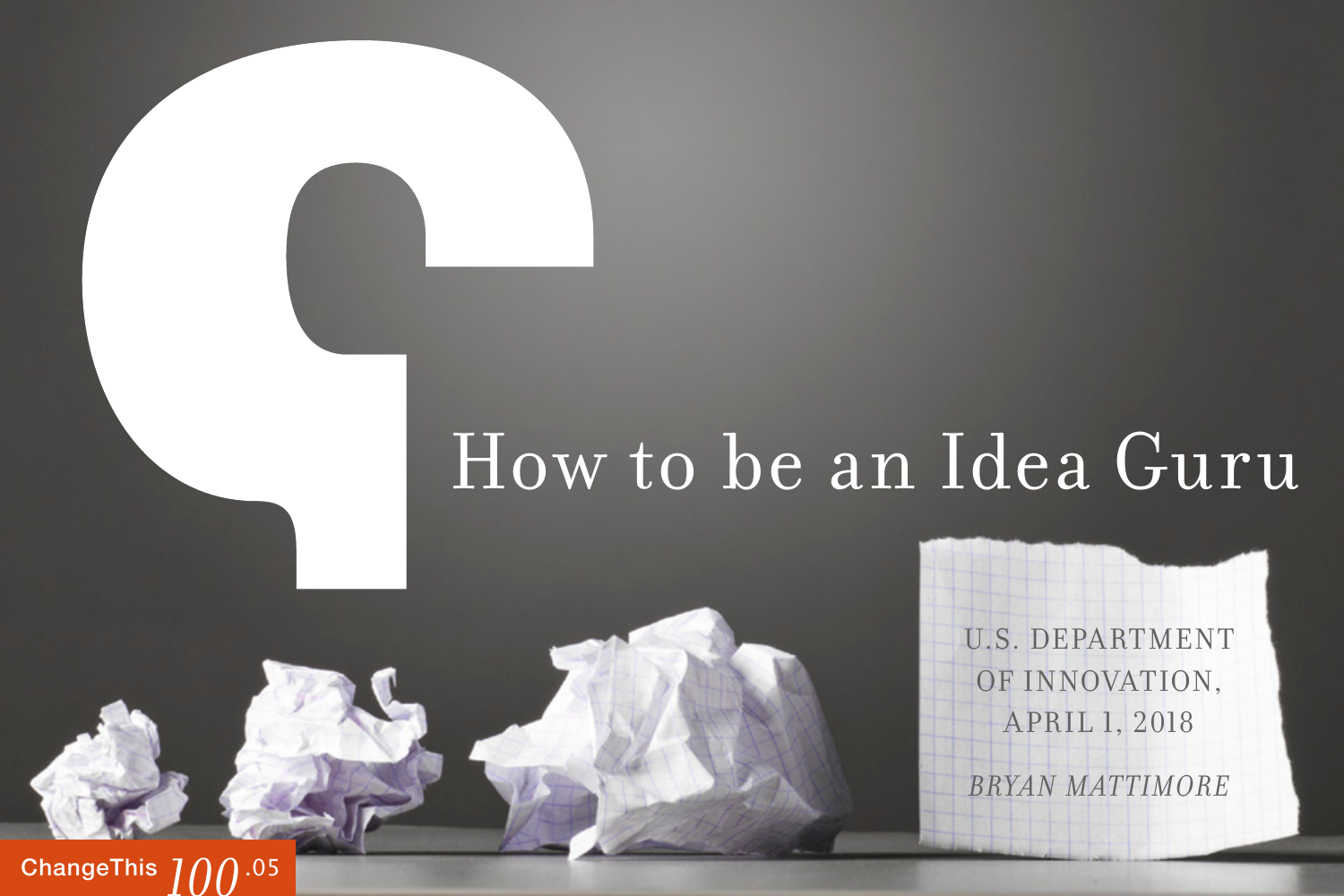please note: The following is a transcript of the introductory workshop for the Department of Innovation's, How to be an Idea Guru program, held from 10:00 AM to 12:00 PM on April 1, 2018 at the Department of Innovation's Training Center in Washington, DC. The Presenter is Dannel Malloy, Secretary of the Department of Innovation. The Guest Speaker is Bryan Mattimore, Cofounder and Chief Idea Guy at The Growth Engine Co.

I would like to welcome all of you who are here in person, and the other 5,300 of you who are viewing this workshop on-line. This is the Department of Innovation's kick-off meeting for the Idea Guru training program. My name is Dannel Malloy, and I am the Secretary of the Department of Innovation. As most of you know, the Department of Innovation was created in early 2017 to deliver the new administration's promise to restore the greatness of American ingenuity to every institution within our society. Our mission is to "pioneer, popularize, and promote the application of state-of-the-art ideation and innovation processes to generate new ideas for the benefit of our citizens, our institutions, and the U.S. economy."

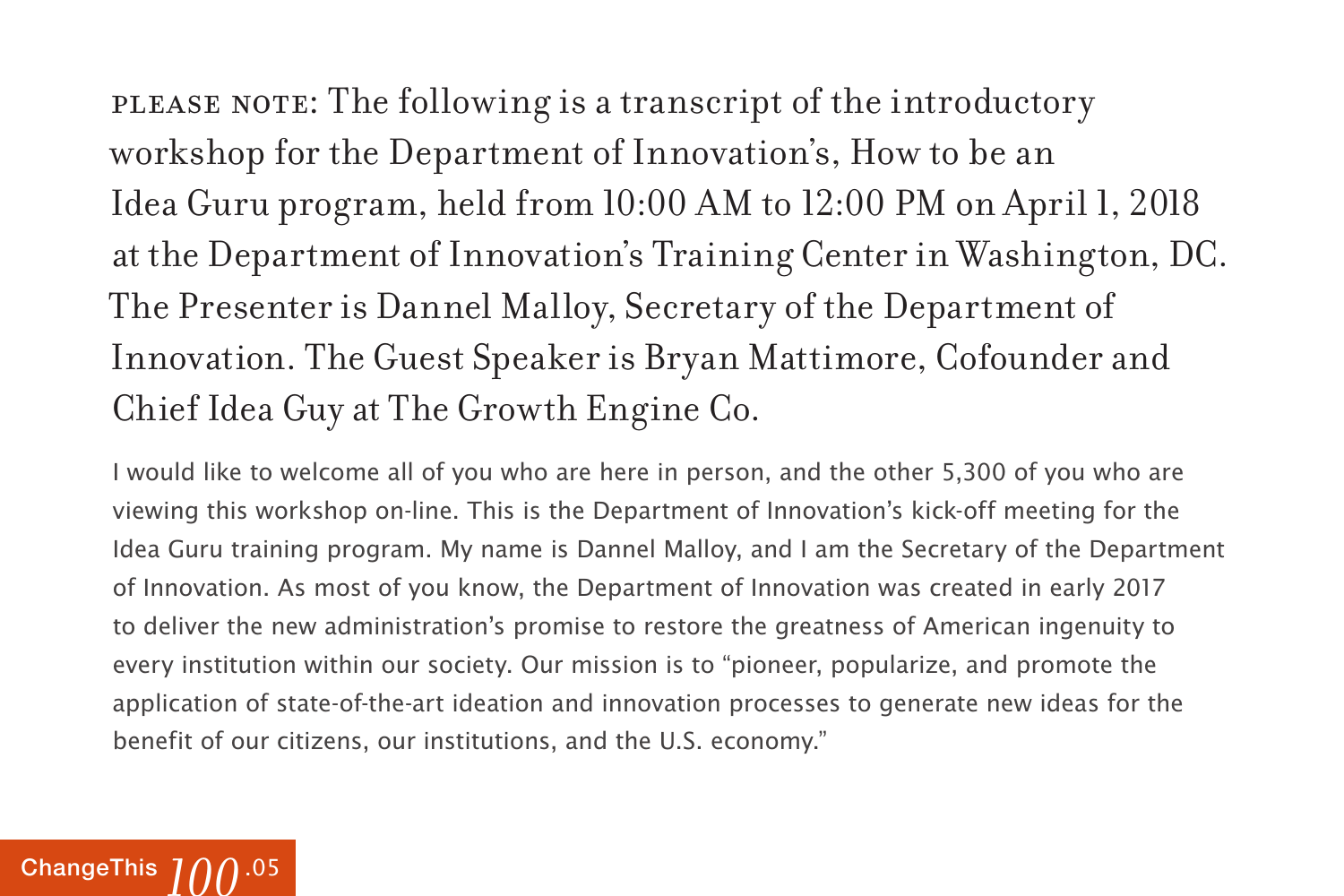I want to congratulate all of you for being a part of this ground-breaking innovation initiative. By being accepted into the Idea Guru program, you have been acknowledged as a creative pioneer. With your training as world-class ideation and innovation process facilitators, this administration is hoping to exponentially increase the quality and number of ideas and innovations that America, its citizens, and its institutions create in the next twenty years. The ideas you will help create will not be limited to new inventions or scientific discoveries. You will be asked to design and facilitate group ideation and creative problem solving sessions on every imaginable business, societal, and organizational challenge. One week you might be leading a session to generate innovative cost-cutting ideas for the military, the following week inventing new, better-tasting sugar free cookies for a major U.S. cookie manufacturer, and in yet another week looking for ways to improve customer service at a state motor vehicle department.

*Our mission is to "pioneer, popularize, and promote the application of state-of-the-art ideation and innovation processes to generate new ideas for the benefit of our citizens, our institutions, and the U.S. economy."* 66<br>*ap*<br>*pro* 

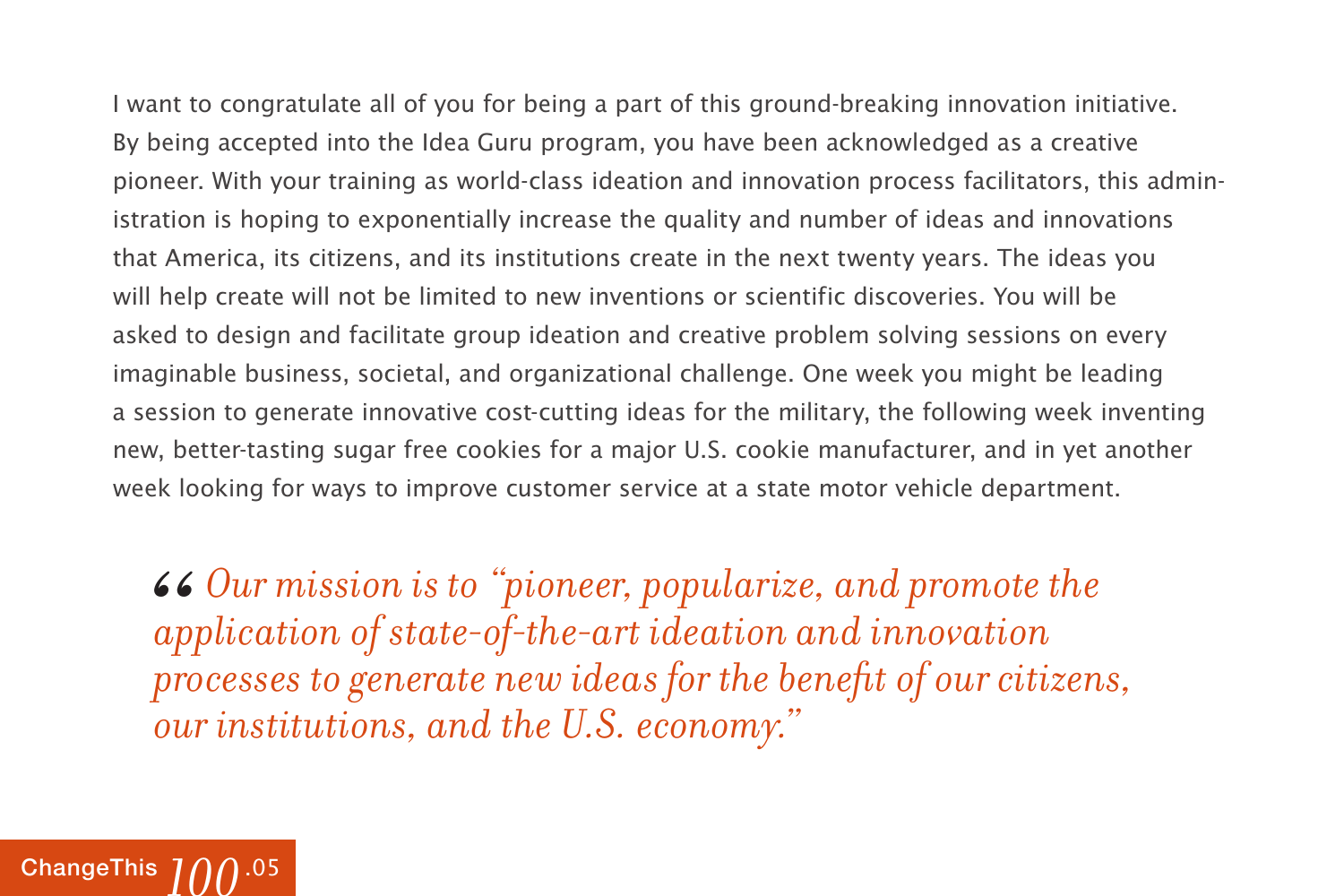We have a thought-provoking and fun program planned for you today. To give you an overview of the content of your ideation and innovation training, and what the requirements will be for successfully completing the six-month Idea Guru training program, let me introduce Bryan Mattimore, Cofounder of the Growth Engine Company. Bryan's book, Idea Stormers: How to Lead and Inspire Creative Breakthroughs, published five and one-half years ago in September of 2012, was both the inspiration and the blueprint for the design of this course, and the seven modules that are the heart and soul of the Idea Guru training are covered in his book. I know that many of you have already read it, but if you haven't I hope you will. Please join me in welcoming Bryan Mattimore.

#### (Wild, deafening Applause)

#### Thank you Secretary Malloy!

Let me begin by asking you all a simple question. "How many of you are creative?" For those here live, please respond using the keypad on the back of the chair in front of you. For those of you on line, please check one of the three boxes on your webinar page:

- 1. "Yes, I'm creative."
- 2. "I'm not sure if I'm creative or not."
- 3. "No, I'm not creative."

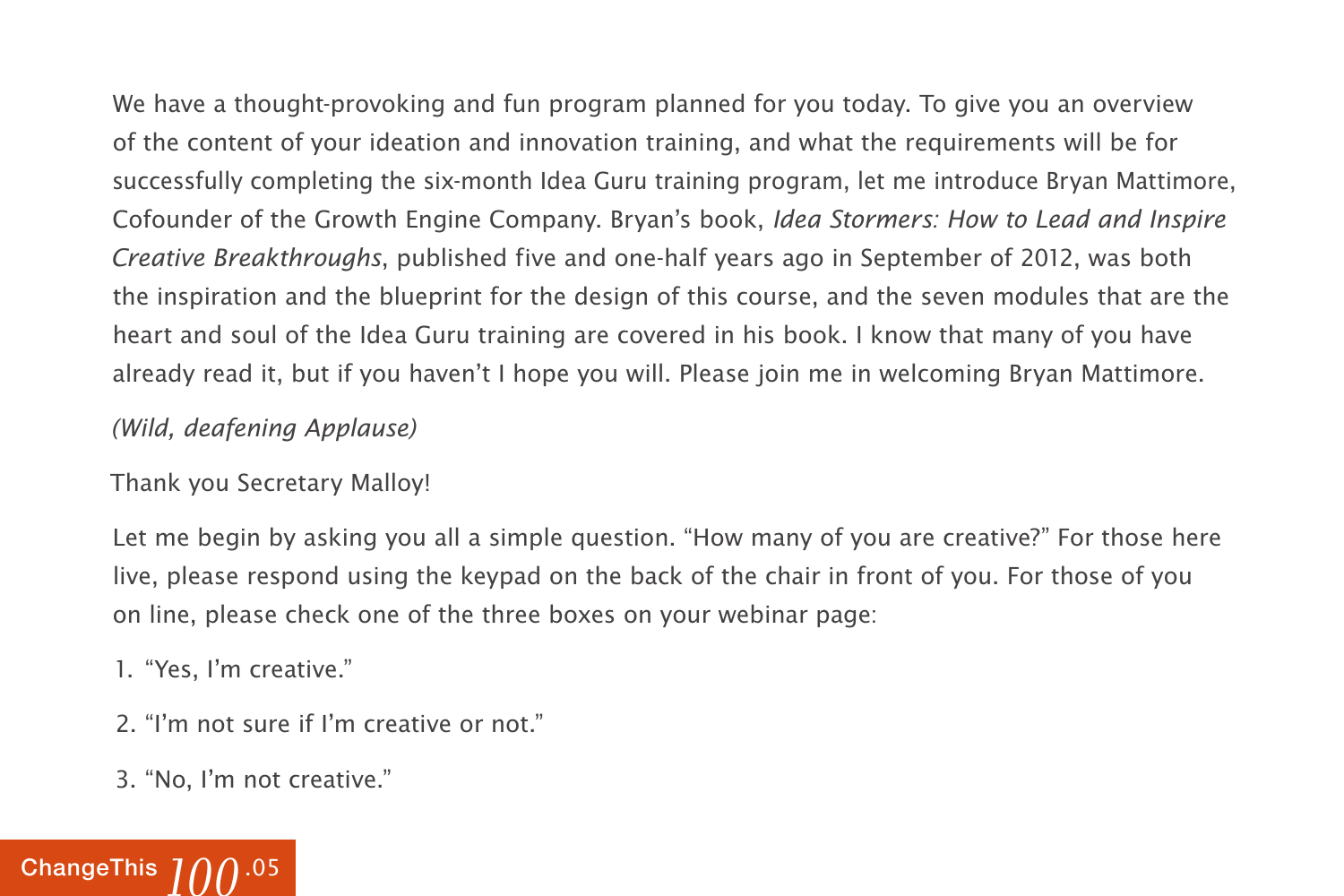I'll give you a second for you to record your answer and for the summary of the survey results to appear on our computer.

Alright, the results are in. Approximately 31% of you say you are creative. 64% of you say you are not sure. And 5% said you are not creative.

Lesson number one for 69% of you is that it is critically important that you define yourself as creative. Why? Because being creative is, to a large extent, a self-fulfilling prophecy. Creativity is less about being a creative genius and very much more about persistence. We are all born creative. Unfortunately, when confronted with a creative challenge, those of us who no longer think of ourselves as creative invariably give up too soon.

Why? Because we are "not creative!" Conversely, those who see themselves as creative keep working a creative challenge until they get a creative answer. It's that simple.

*It is critically important that you define yourself as creative. Why? Because being creative is, to a large extent, a self-fulfilling prophecy.* 66<br>*as*<br>*as* 

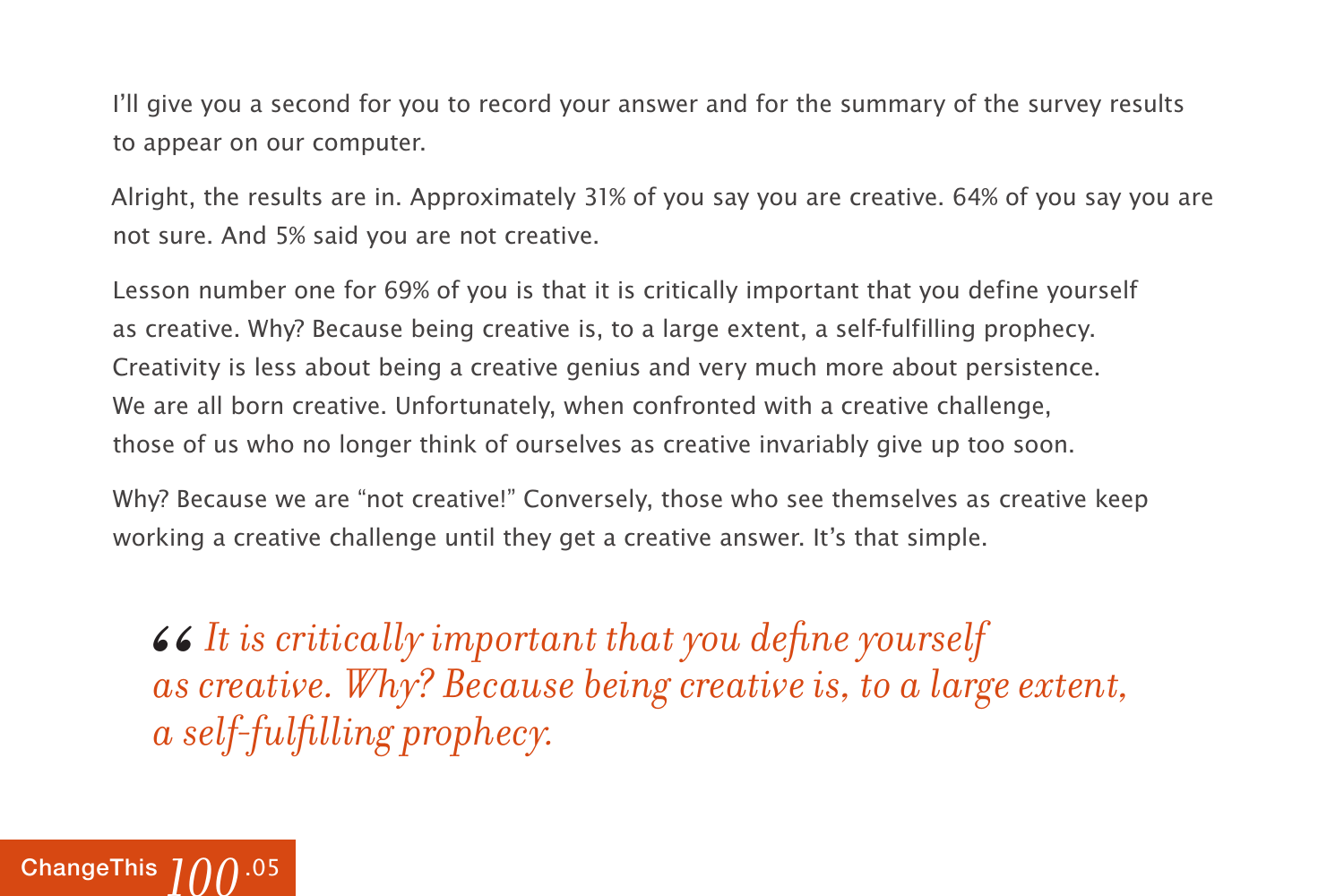Let's now turn to the seven creative modules. You'll see on this slide the title of each module, as well as how much time each we'll be devoting to it in your six-month training as an "Idea Guru."

- **1. Seven Creative Mindsets** (Two weeks)
- **2. The Seven Greatest Ideation Techniques** (Two weeks)
- **3. Different Techniques for Specific Creative Challenges** (Five weeks)
- **4. A Practical Innovation Process** (Two weeks)
- **5. How to Invent New Ideation Techniques** (One week)
- **6. How to Design and Facilitate Ideation Sessions** (Ten weeks)
- **7. The Idea Guru as Teacher** (Two weeks)

I want to briefly explain what each module is, and why it will have such critical role in your training as a world-class ideation and innovation facilitator.

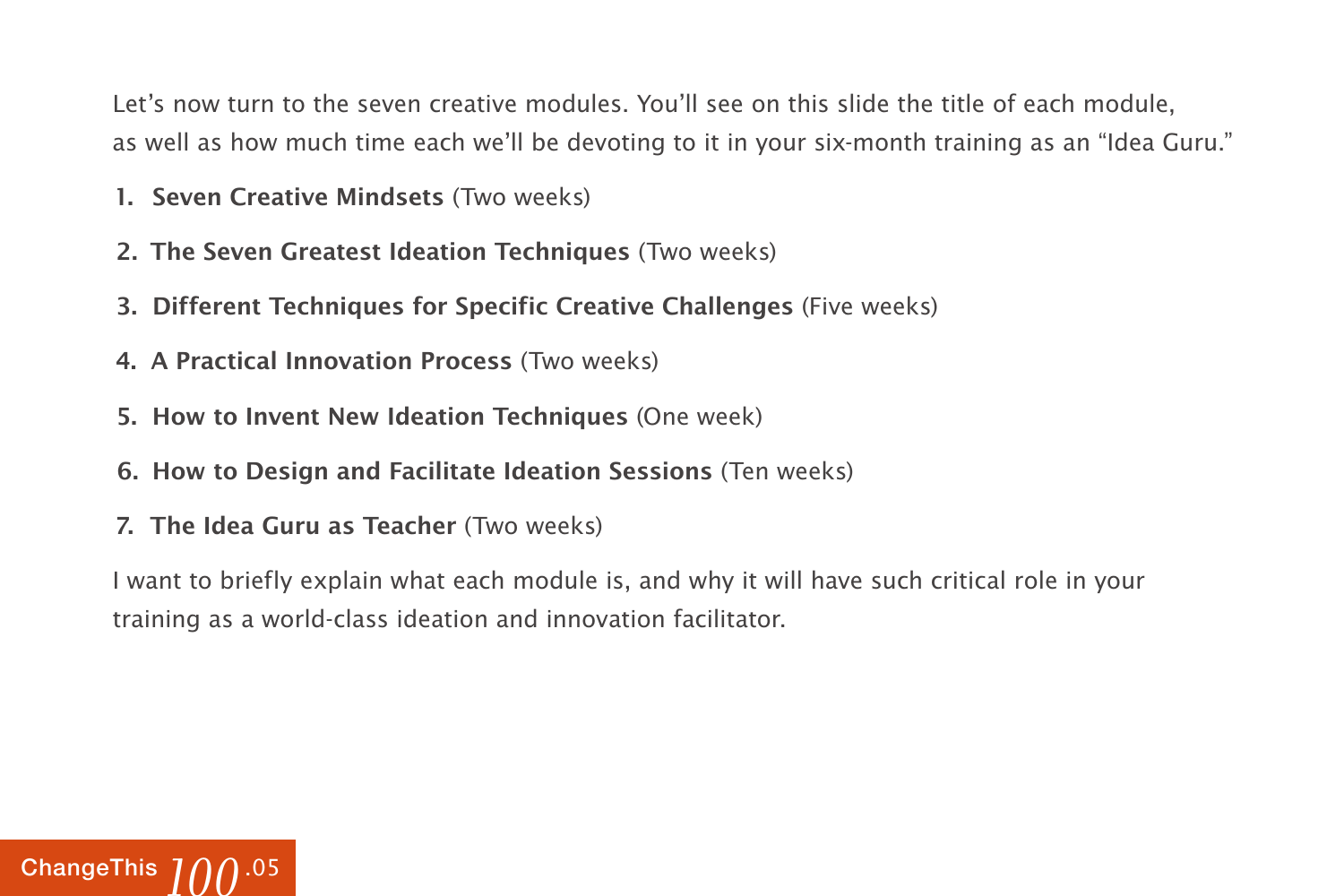### Module 1: **Seven Creative Mindsets** (Two weeks)

The best ideation-session facilitators are themselves creative, so in this module we will cover seven critical creative mindsets that can help you realize your creative potential. Today, I'll mention just one of these mindsets: principle-finding/principle transfer.

What's principle-finding/principle transfer? Research into the history of invention has shown that this is the mindset inventors use most often to create a new invention. Let's do a multiple choice test to demonstrate this mindset:

One of the following four multiple choice answers is correct. Can you guess which one? Samuel Colt's inspiration for the six shooter revolver was:

- 1. a pitchfork he saw thrown into the side of a barn
- 2. a ship's wheel
- 3. the musical score from Amazing Grace
- 4. six buttons he saw on a military officer's coat

Please record your votes, and we'll see how the group does.

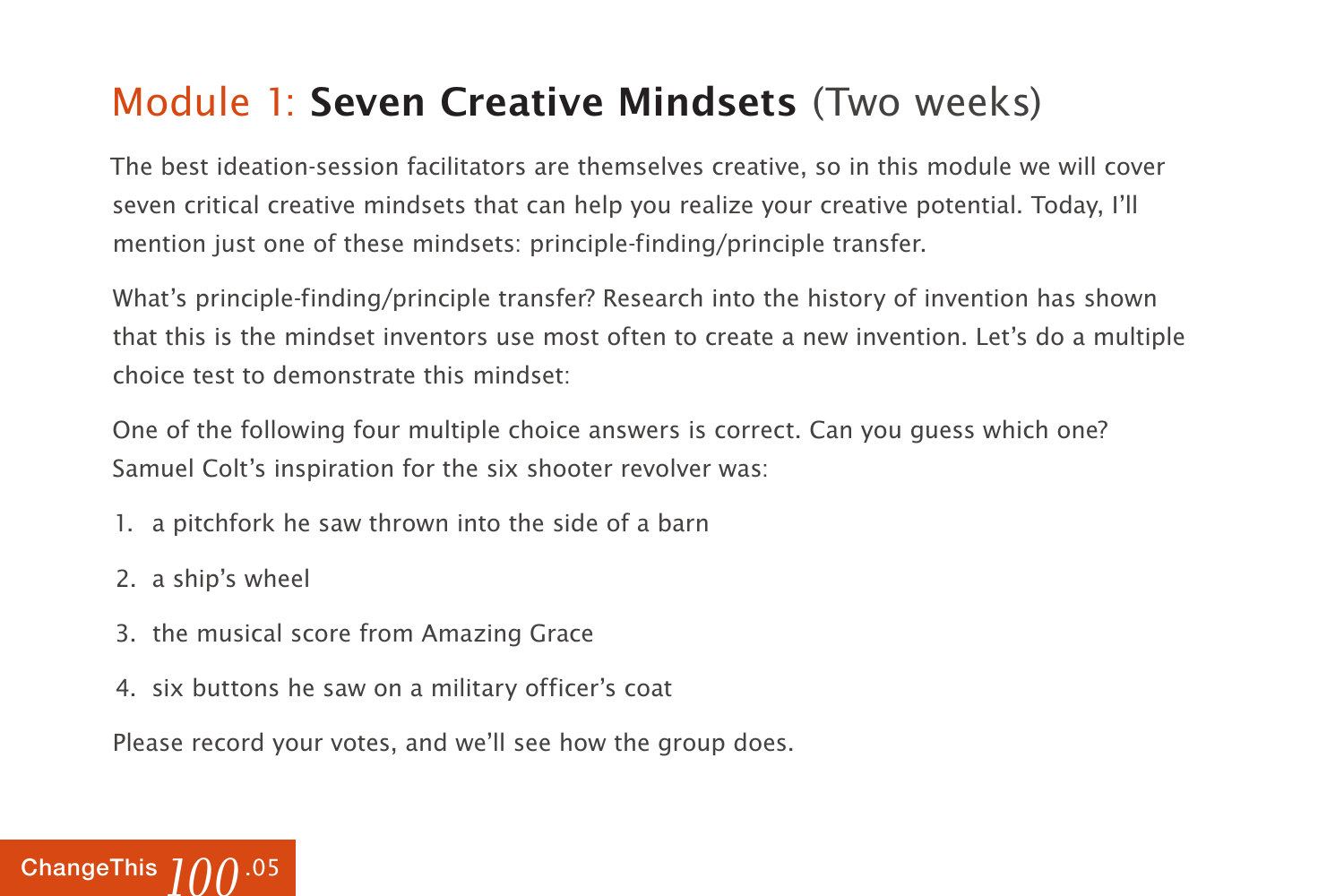Okay, here are the results:

5% of you said it was the pitchfork into the side of a barn.

82% said a ship's wheel.

2% said the musical score to amazing grace, and

11% said the six buttons on a uniform.

The correct answer is a ship's wheel, which more than four out of five of you got right. So how did you do it? I'm guessing that in your mind's eye, you visualized the six shooter pistol. You also visualized the ship's wheel. Then, you made the connection between the rotating spokes of a ship's wheel, and the rotating bullet chambers on a six-shooter revolver. Am I right? You just exhibited the creative thinking mindset of principle finding/principle transfer.

The point of this example is to convince you that you already know how to be creative. You just have to rediscover the talent that you may have lost over the years.

 $\bullet\bullet$  You already know how to be creative. You just have to rediscover the talent that you may have lost over the year *rediscover the talent that you may have lost over the years.* 

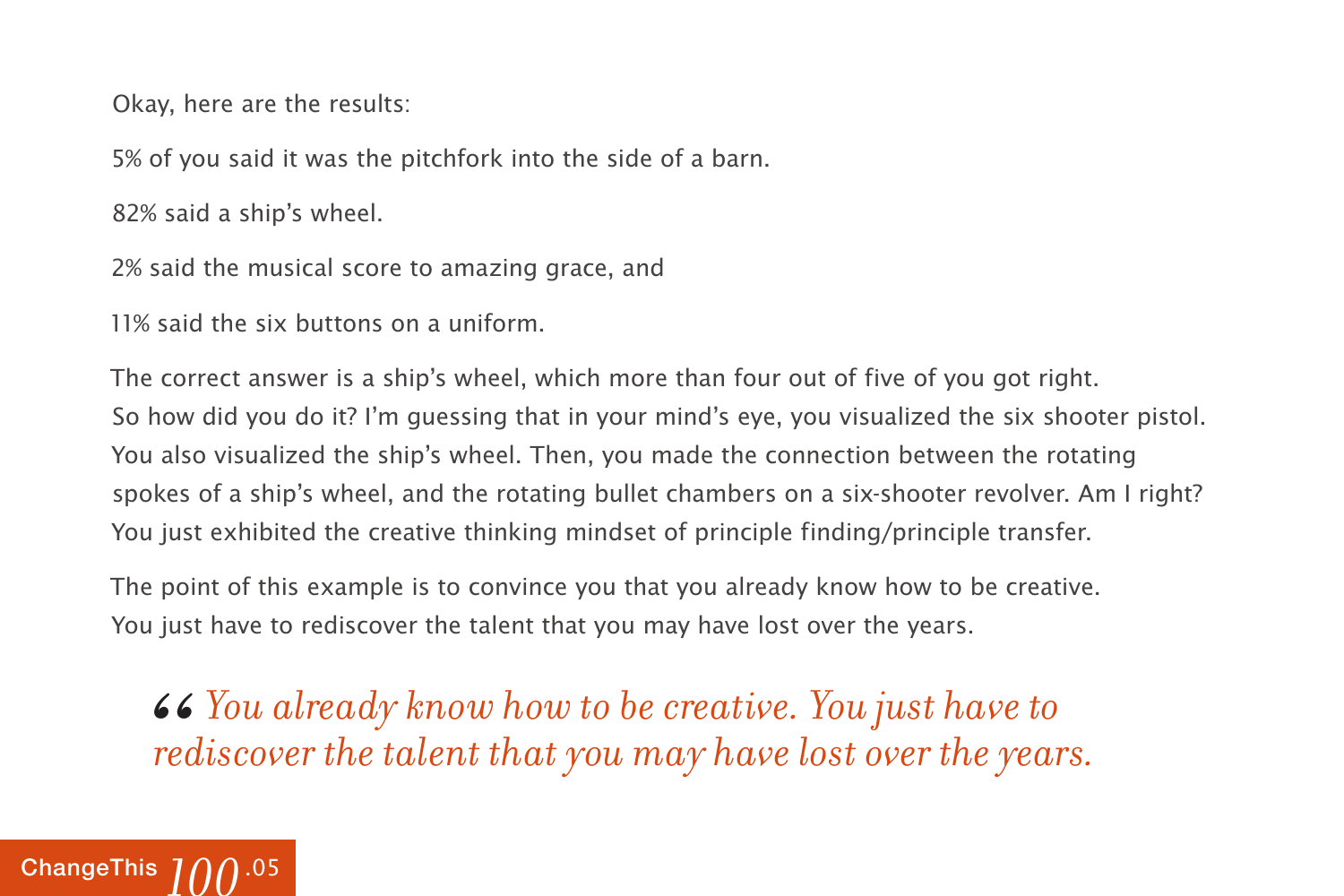### Module 2: **The Seven Greatest Ideation Techniques**  (Two weeks)

In my lifetime, I have facilitated over 1000 ideation sessions for every conceivable kind of business challenge. All this designing and facilitating of ideations sessions showed me, after much trial and error, that there are:

- 1. certain brainstorming, or what we call ideation techniques, that will work better than others for addressing different kinds of business challenges; and that
- 2. these techniques consistently help teams generate a large number of high-quality ideas.

Some ideation techniques simply seem to work better than others. This module covers seven of the all-time best ideation techniques: what they are, as well as when and how to use them. Think of these seven easy-to-learn techniques as your basic toolbox for all of the idea-generation sessions you will be designing and facilitating.

One of these techniques is the exact opposite of the best technique you could ever imagine.

For those who have read *Idea Stormers*, you've probably already quessed that I'm talking about the Worst Idea technique. Instead of trying to get a group to come up with good ideas, ask them to create bad ideas, terrible ideas, the worst ideas they can think of. That's step one.

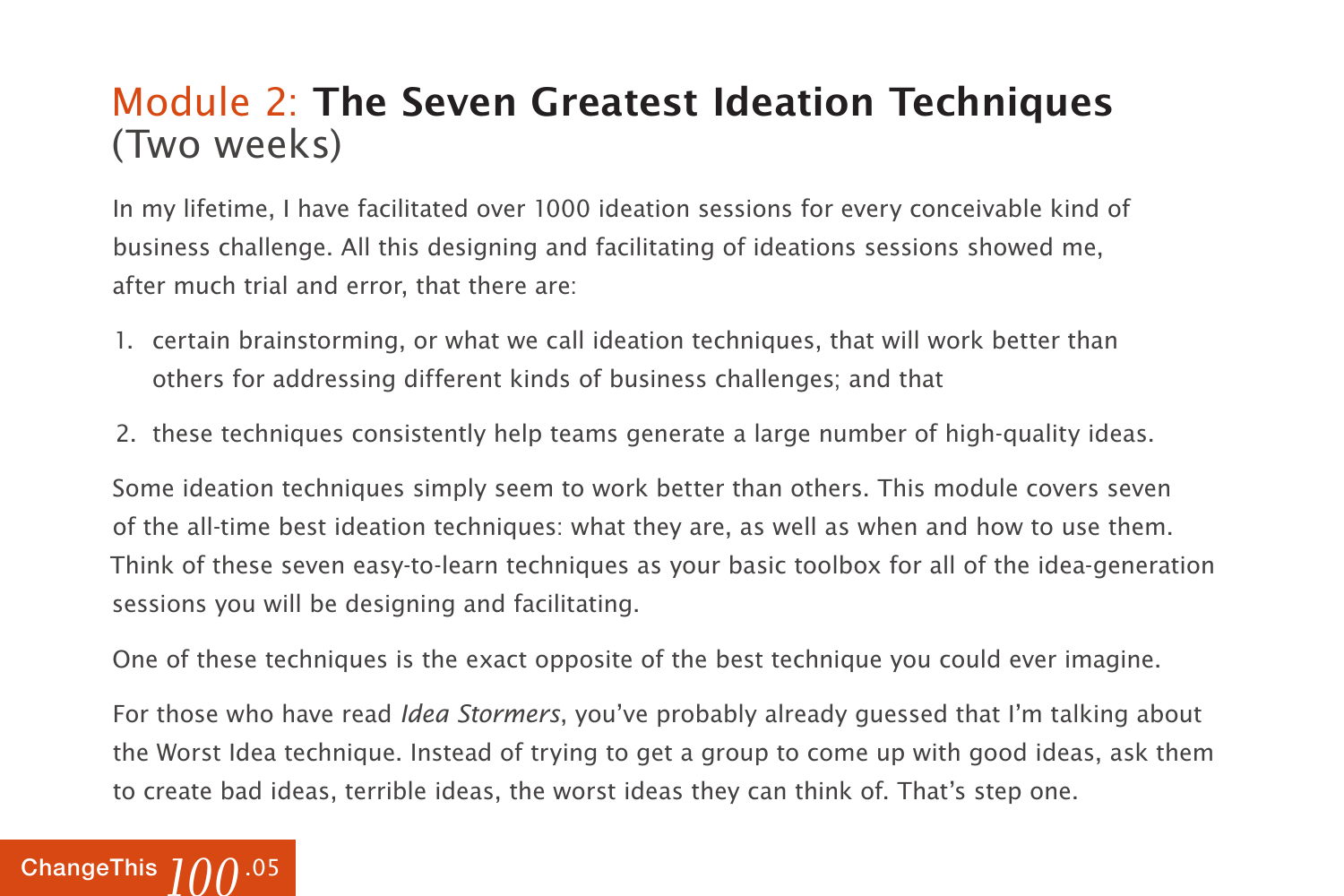Then you ask them either to reverse the worst idea, or to consider that how it could inspire a good idea. It's a lot of fun to facilitate this technique, especially if you have a group of cynical people in your ideation session. They love this technique! And no one ever takes offense when you tell them that their idea is not bad enough!

The surprising thing about the Worst Idea technique is that when we analyzed the results of our ideation sessions, it's almost always one of the most productive in the number and quality of the breakthrough ideas it generates. Even though it may sound silly, it's a very effective technique!

### Module 3: **Different Techniques for Specific Creative Challenges** (Five Weeks)

This is the first module where you'll feel yourself moving from interested student to a true ideation-facilitation expert. You'll notice that this module is more than twice as long, five weeks, as either of the previous two modules. You'll not only be learning new techniques, you'll also get a much better understanding of which techniques might have the greatest chance of succeeding for a specific kind of creative challenge. So, for instance, if you've been asked to facilitate a strategic planning session you will want to use strategy ideation techniques like Questioning Assumptions, Company Takeover, and Positioning Continuums. If you are facilitating a new product ideation session, you'll use Semantic Intuition, and Triggered Brainwalking. And if you're

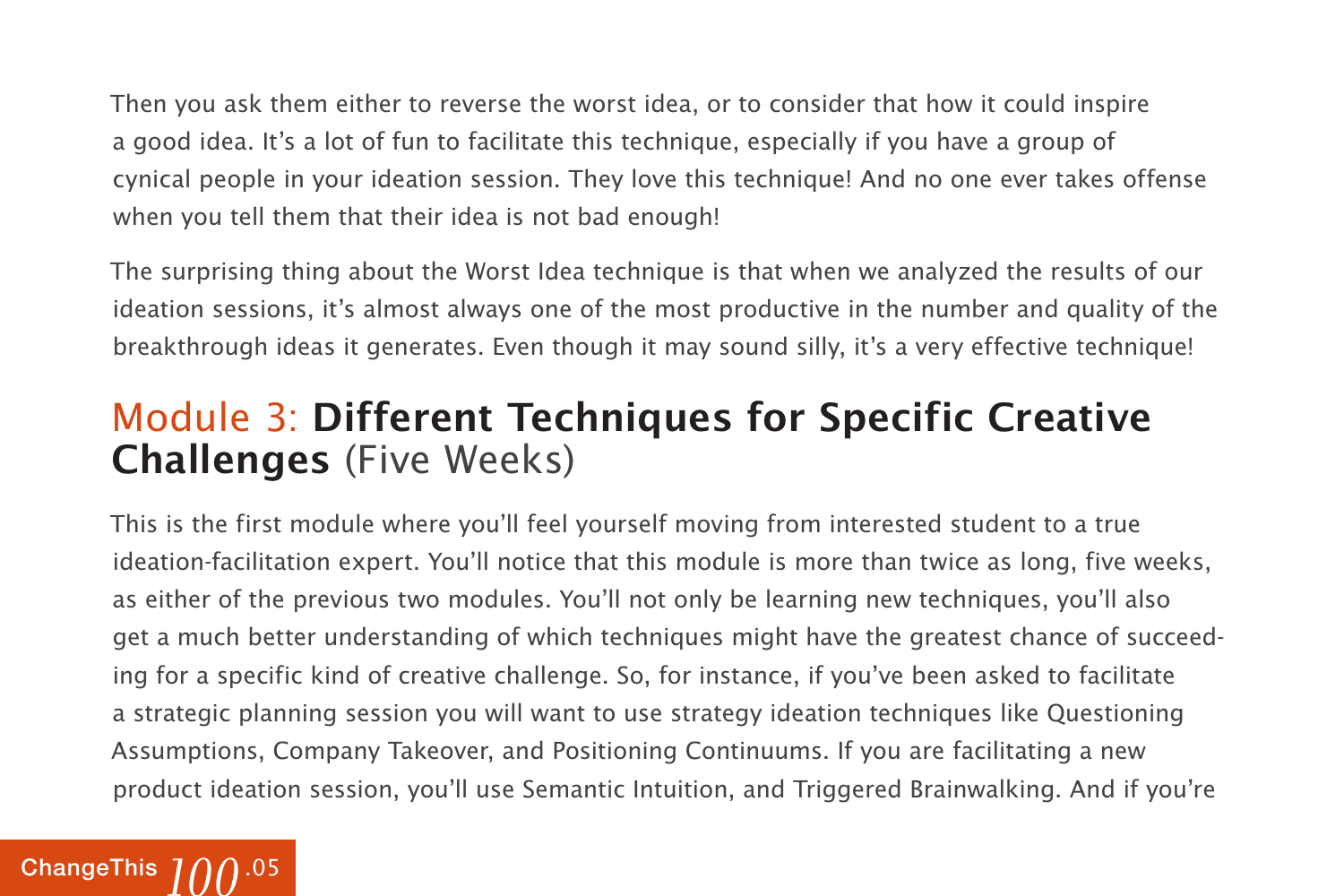leading a branding, advertising or promotion idea-generation session, you'll use Headliner, Picture Prompts, and Target Market Wishing. We'll spend a great deal of time on this in the training, but for now, all you need to know is that different techniques will work better for specific kinds of business challenges. These distinctions will be critical since, as a certified Idea Guru, you will be called on to design and facilitate a wide variety of sessions.

#### Module 4: **A Practical innovation Process** (Two weeks)

This module will train you in a process that organizations can use to successfully innovate, and bring new ideas to market. If a company asks you to go beyond your initial role of ideation session facilitator, and wants you to help them develop, say a new product idea—and all that that entails: name, package, price/value, positioning, promotion and advertising, etc.—this two-week module will prove invaluable. This iterative process is easy to learn, and it's been shown to increase new product success rates from the traditional 10% to 20% to as high as 70% or 80%. The simple but profound idea behind this process is that the new product development teams must continually go back to the consumer (or customer) to evolve and refine all the elements of the new product mix until all the elements come together in an integrated and compelling way. It takes time and creativity and persistence and passion to get all the elements to work seamlessly together.

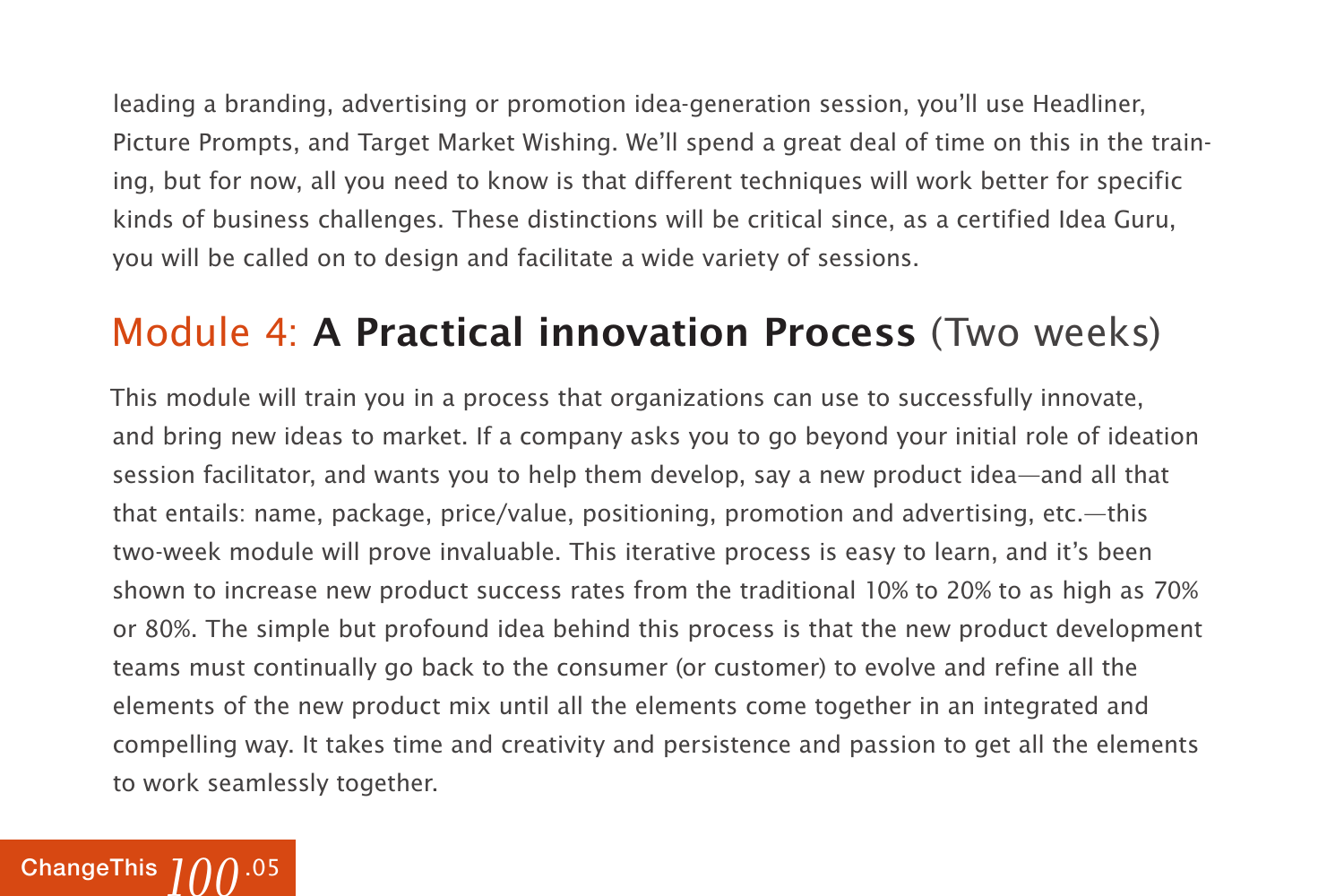#### Module 5: **How to Invent New Ideation Techniques**  (One week)

In this module, you become a true master of ideation process by learning how to customize and invent your own ideation techniques to address unique, or specialized, creative challenges. There are five strategies for inventing new ideation techniques: Matching Like-to-Like Stimuli, Combining Techniques, Going to Extremes, Using the 5 W's, and Creating a Success Footprint. These strategies are not hard to learn, and they really work. This is the most purely imaginative and the most intellectually compelling section of the entire course.

So, for instance, let's say you've been asked to create an ideation technique to help a company invent new automotive hoses. If you were to use the "Matching Like-to-Like Stimuli" strategy, you might think to use inventions that were "like" an automotive hose, but at the same time different enough to inspire something new and original. To find these similar but different inventions, you could search the U.S. Patent database with key words such as "hose," or "air flow," or "suction," and select abstracts of patents containing these words while at the same time making sure they were not an automotive hose invention. So, maybe it's a new, more efficient "airflow passage" from a hairdryer, or a building's uniquely-designed "air duct system," or even an innovative new "suction wand" from a vacuum cleaner that could be used to inspire a new automotive hose invention.

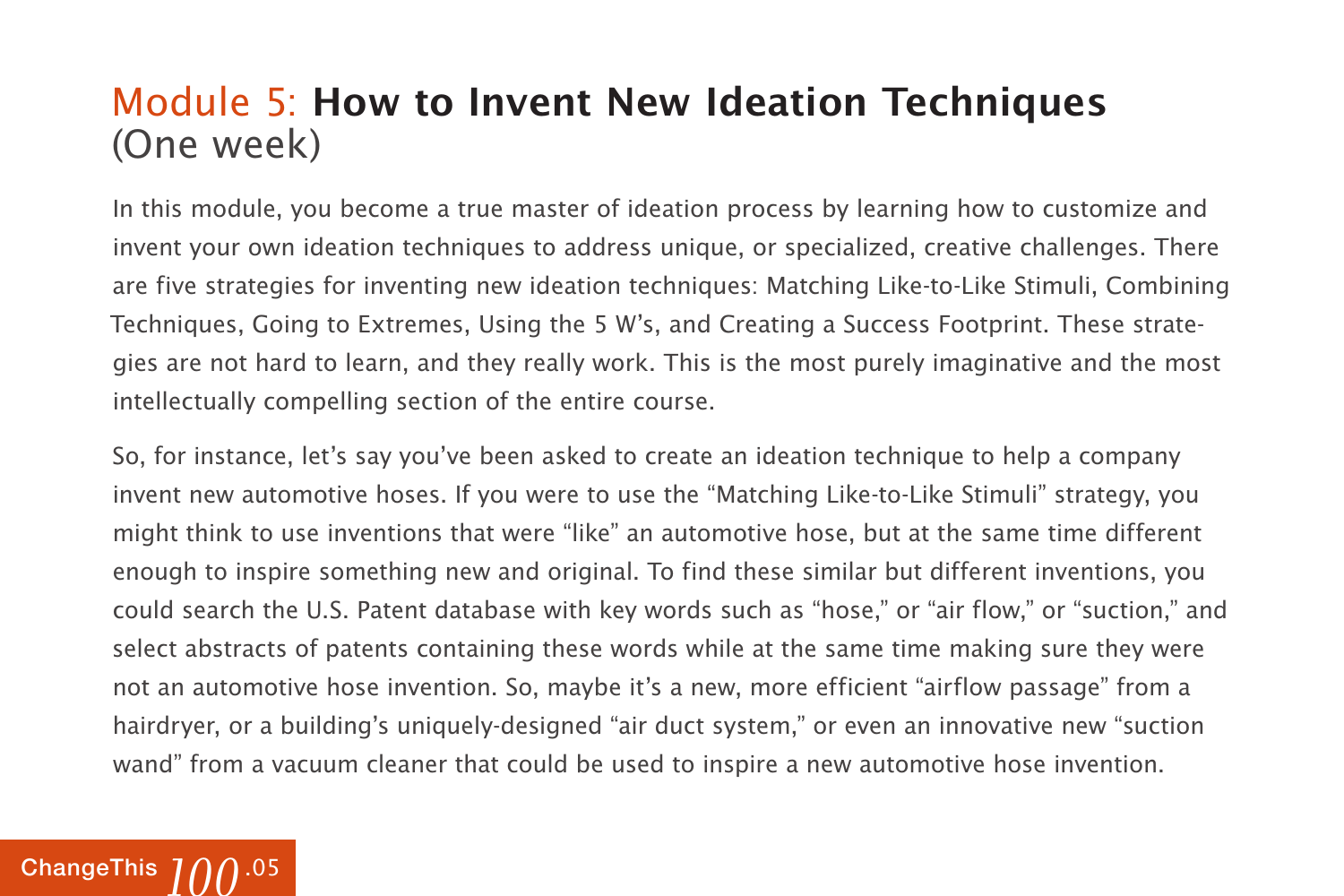We're only able to devote one week to this module, but with your other training and the fact that you're already so creative, we think you can master these creative thinking strategies in a short time. You're all creative right?

*Become a true master of ideation process by learning how to customize and invent your own ideation techniques " to address unique, or specialized, creative challenges*

#### Module 6: **How to Design and Facilitate Ideation Sessions** (Ten weeks)

The first thing you'll notice about this module is that it is twice as long as any other module in the training, a full 10 weeks. The first two of these ten weeks will be spent watching twenty-four hours of instructional videos. These videos show trained ideation facilitators leading a wide variety of real-world ideation sessions. There are highlights from 48 different ideations sessions in all.

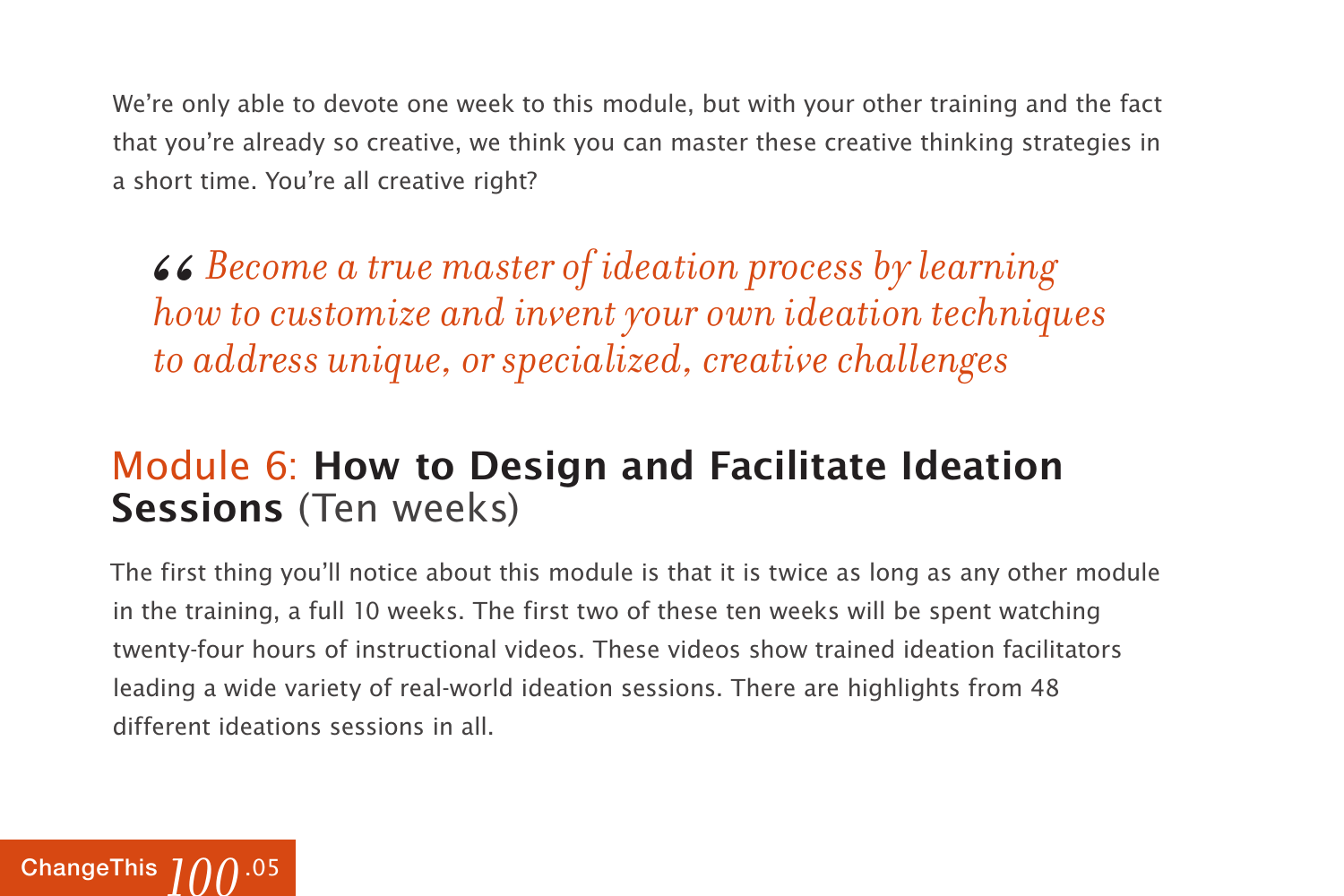The goal of these videos is to teach you the basic how-to's of group ideation facilitation: Things like not using the word "I" when you are facilitating, asking participants to "headline an idea" when they start rambling, or how to use leading questions to evolve a good idea into a great one. To make this section even more fun, we've made it into an adventure game we call Facilitator Quest—where you can't advance to the next level until you get the right answer. I think you're going to really love it.

The remaining eight weeks of this module you get to practice—with real world challenges what you've learned in the previous three and one-half months of training. Each of you will be required to facilitate six half-day ideation sessions: Three will be for non-profits and three will be with for-profit organizations. Each ideation session will address a different creative challenge, and you will be responsible for both designing and facilitating all six sessions. So our group of 5,500 Idea Gurus-in-training will be facilitating over 30,000 ideation sessions with more than 250,000 session participants during this eight-week period!

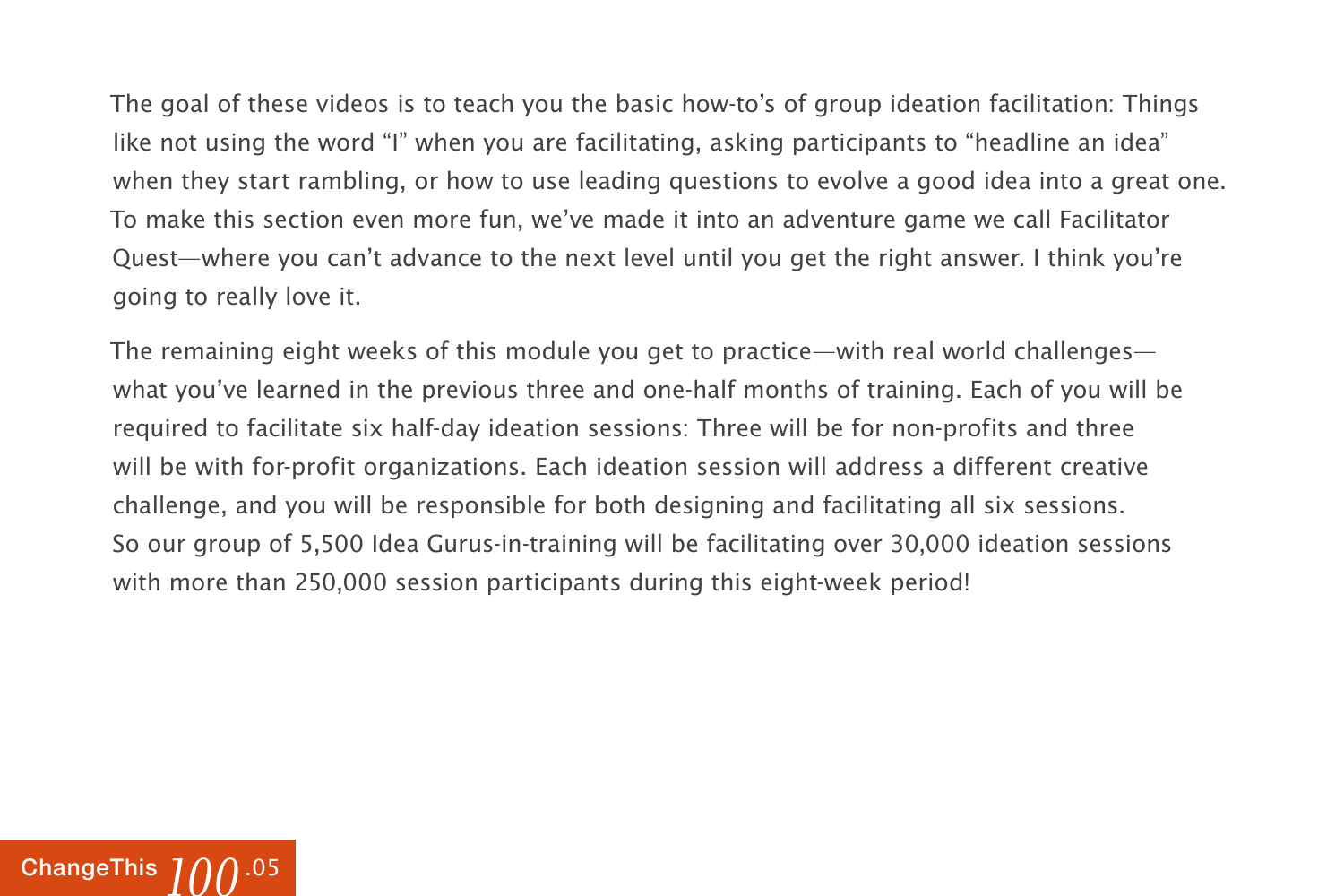### Module 7: **The Idea Guru as Teacher** (Two weeks)

The inspiration for this final module came from something a good friend once said to me. "You know," she said, "no matter what else they do, all the good ones teach!" I'm not sure I have ever heard anything quite as profound.

In this module we'll be asking you to be our teacher; and share with us your creative ideas for making this training better for those who come behind you. We've created a variety of forums to facilitate idea-sharing: on-line chat rooms for each module, interactive suggestion boxes, affinity groups, in-person and online Idea Guru Clubs… use whatever you feel most comfortable using. But remember, to be a true Idea Guru, you must be a teacher—of yourself, of others, and of us. Let me turn it over to Secretary Malloy for a final thought. (Applause)

*The inspiration for this final module came from something a good friend once said to me. "You know," she said, "no matter what else they do, all the good ones teach!" I'm not sure I have ever heard anything quite as profound.*  66<br> *a* g<br> *ter* 

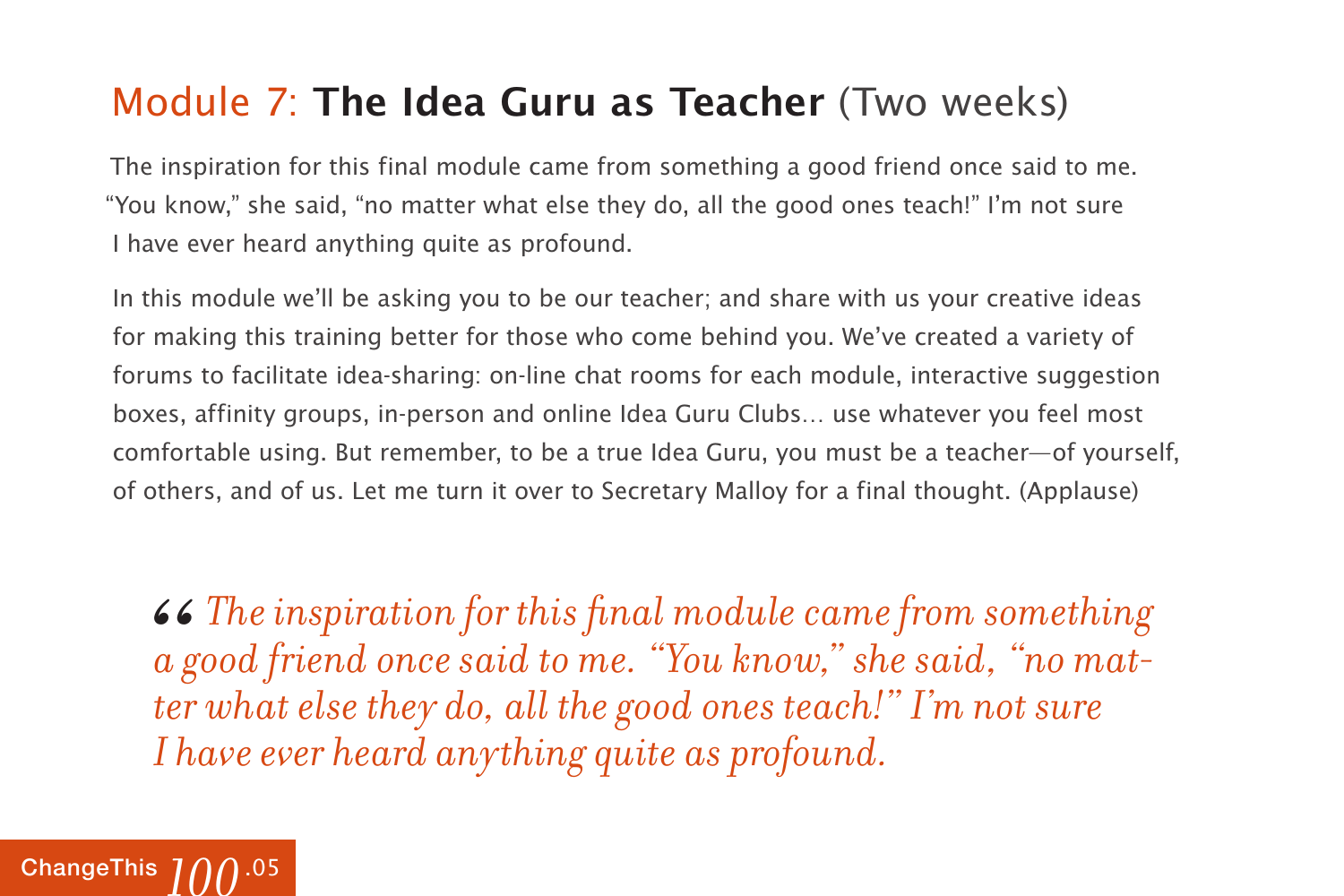Thank you Bryan! I thought I would end today by sharing with you the new tagline for the Department of Innovation. In the weeks and months ahead this tag-line will appear on highway billboards, online, and even on T-shirts. And yes, if you're curious, you will all get free t-shirts. I just happen to have one here!

You can see there's a question at the top of this t-shirt: "Need a New Idea?" And below the D-o-I logo, is the answer: "Do I!" Everybody's been calling the Department of Innovation, "Do-I" anyway, so we used it in our tagline. What do you think? We hope you like it, because all of you will be in the vanguard of these efforts, and when people think "why, yes, I could use a new idea," you'll be the ones facilitating it.

We're looking forward to working with you in the months and years ahead to help our country rekindle the spirit of American ingenuity that has always made us great, and will propel us into the future as global innovation leaders!

#### **Congratulations, Idea Gurus! And Good Luck!**

![](_page_15_Picture_4.jpeg)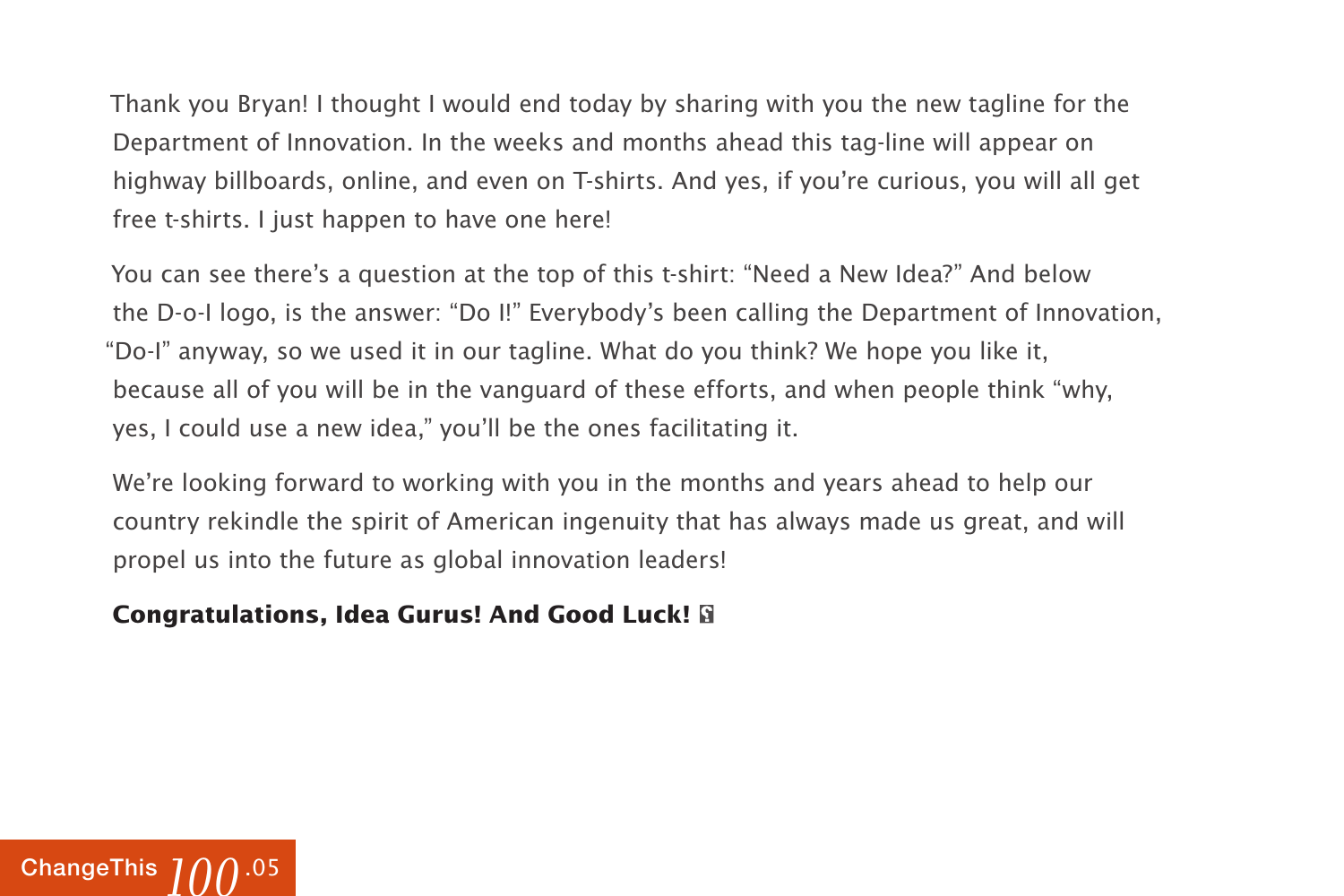## Info

[ChangeThis](http://changethis.com) .05 *100*

![](_page_16_Picture_1.jpeg)

**BUY THE BOOK** | Get more details or buy a copy of [Idea Stormers.](http://800ceoread.com/book/show/9781118134276-Idea_Stormers)

**ABOUT THE AUTHOR** | Bryan W. Mattimore is president and co-founder of The Growth Engine Company, LLC, an innovation agency based in Norwalk, Connecticut. In the last 25 years, Bryan has facilitated over 1000 brainstorming sessions, moderated over 500 creative focus groups, and managed over 200 successful innovation projects for a wide variety of Fortune 500 clients. He is the inventor of the creativity training game, Bright Ideas.

- → **SEND THIS** | [Pass along a copy](http://www.changethis.com/100.05.IdeaStormers/email) of this manifesto to others.
- **→ SUBSCRIBE** | Sign up fo[r e-news](http://changethis.com/page/show/e_mail_newsletter) to learn when our latest manifestos are available.

This document was created on November 14, 2012 and is based on the best information available at that time. The copyright of this work belongs to the author, who is solely responsible for the content. This work is licensed under the Creative Commons Attribution-NonCommercial-NoDerivs License. To view a copy of this license, visit [Creative Commons](http://creativecommons.org/licenses/by-nc-nd/2.0/) or send a letter to Creative Commons, 559 Nathan Abbott Way, Stanford, California 94305, USA. Cover image from [Veer.](http://www.veer.com/) You are given the unlimited right to print this manifesto and to distribute it electronically (via email, your website, or any other means). You can print out pages and put them in your favorite coffee shop's windows or your doctor's waiting room. You can transcribe the author's words onto the sidewalk, or you can hand out copies to everyone you meet. You may not alter this manifesto in any way, though, and you may not charge for it.